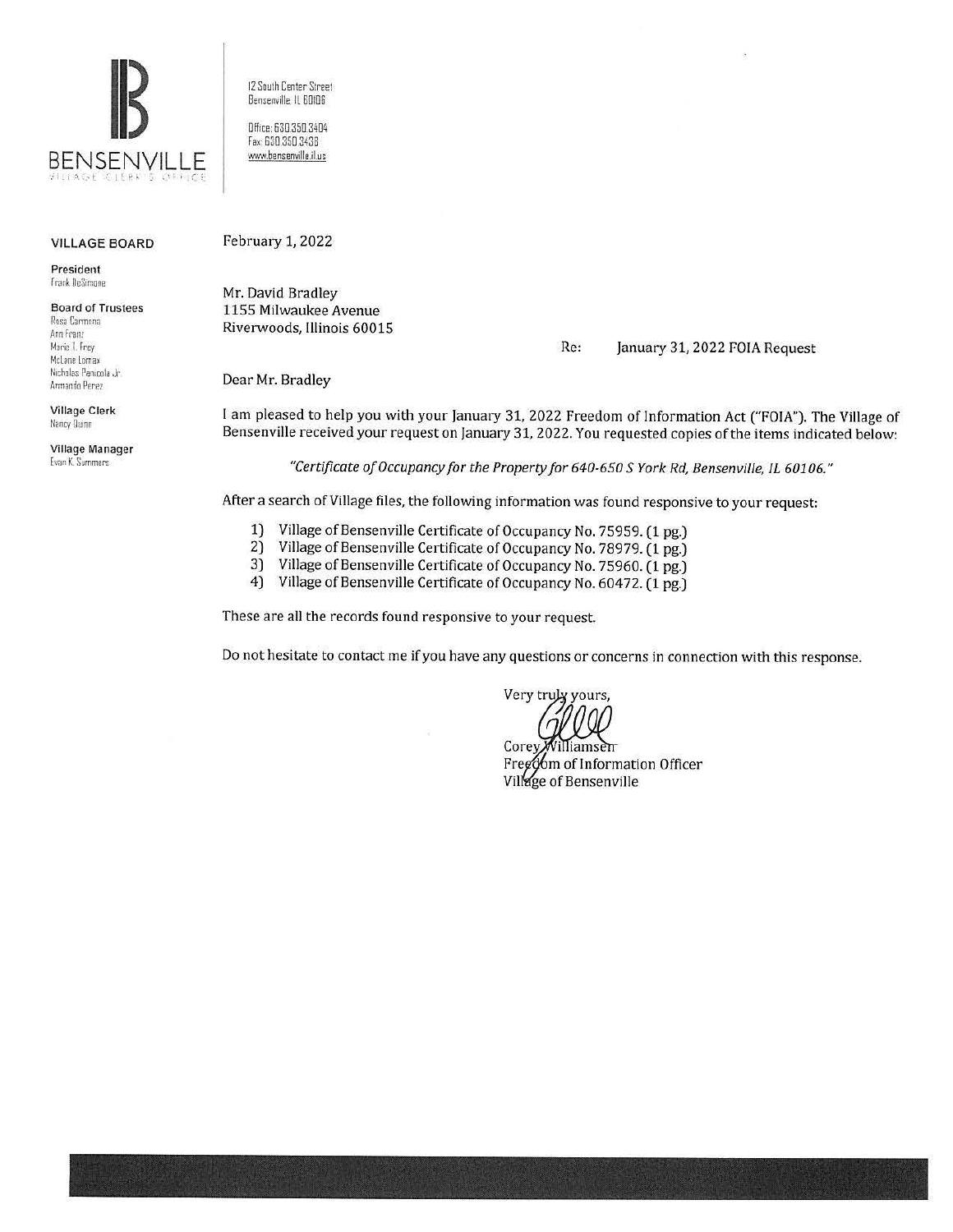COMMUNITY AND ECONOMIC DEVELOPMENT DEPARTMENT 12 SOUTH CENTER STREET BESENVILLE, ILLINOIS 60106

# DWELLING INSPECTION **PROGRAM CERTIFICATE OF OCCUPANCY CERTIFICATE NUMBER: 75959 EXPIRATION DATE: 12/30/2021**

This certifies that the building at 640 SOUTH YORK ROAD was inspected under the authority of Dwelling Inspection Program (Title 9, Chapter 12 of the Bensenville Village Code) and found to conform to the requirements of the Dwelling Inspection Ordinance and Zoning Ordinance of the Village of Bensenville.

The dwelling unit may be occupied by no more than 2 persons per bedroom for sleeping purposes. No sleeping is allowed in the $\equiv$ The dwelling unit may be occupied by no more than 2 persons<br>per bedroom for sleeping purposes. No sleeping is allowed in the<br>basement of any dwelling. basement of any dwelling.

COMMUNITY & ECONOMIC DEVELOPMEN 07/09/2020

### DIRECTOR OF COMMUNITY DATE ISSUED

AND ECONOMIC DEVELOPMENT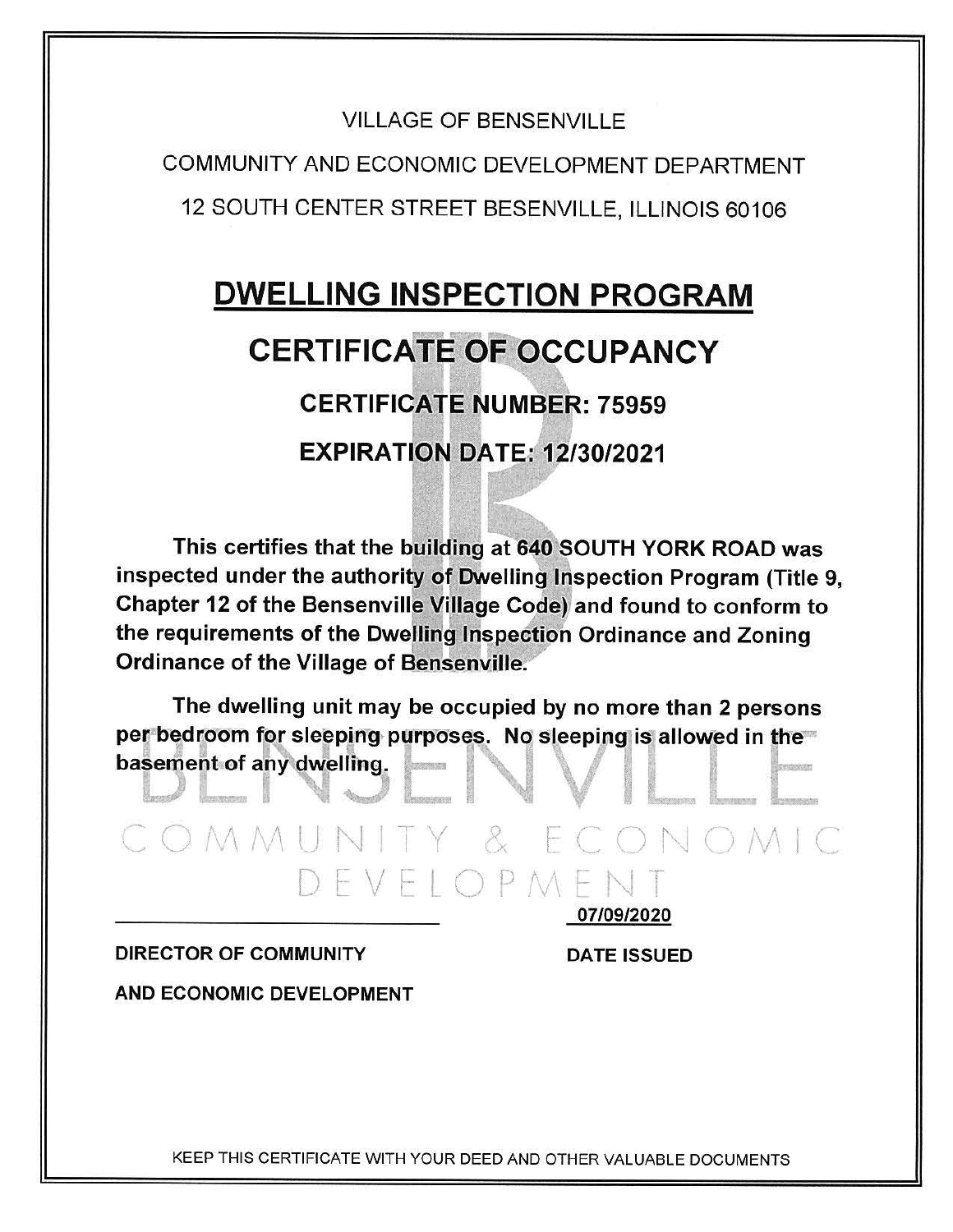COMMUNITY AND ECONOMIC DEVELOPMENT DEPARTMENT 12 SOUTH CENTER STREET BESENVILLE, ILLINOIS 60106

# **DWELLING INSPECTION PROGRAM CERTIFICATE OF OCCUPANCY CERTIFICATE NUMBER: 78979 EXPIRATION DATE: 12/30/2021**

This certifies that the building at 641 SOUTH YORK ROAD was inspected under the authority of Dwelling Inspection Program (Title 9, Chapter 12 of the Bensenville Village Code) and found to conform to the requirements of the Dwelling Inspection Ordinance and Zoning Ordinance of the Village of Bensenville.

The dwelling unit may be occupied by no more than 2 persons per bedroom for sleeping purposes. No sleeping is allowed in the basement of any dwelling.

COMMUNITY & ECONOMIC DEVELOPMEN 11/04/2020

**DIRECTOR OF COMMUNITY** 

**DATE ISSUED** 

AND ECONOMIC DEVELOPMENT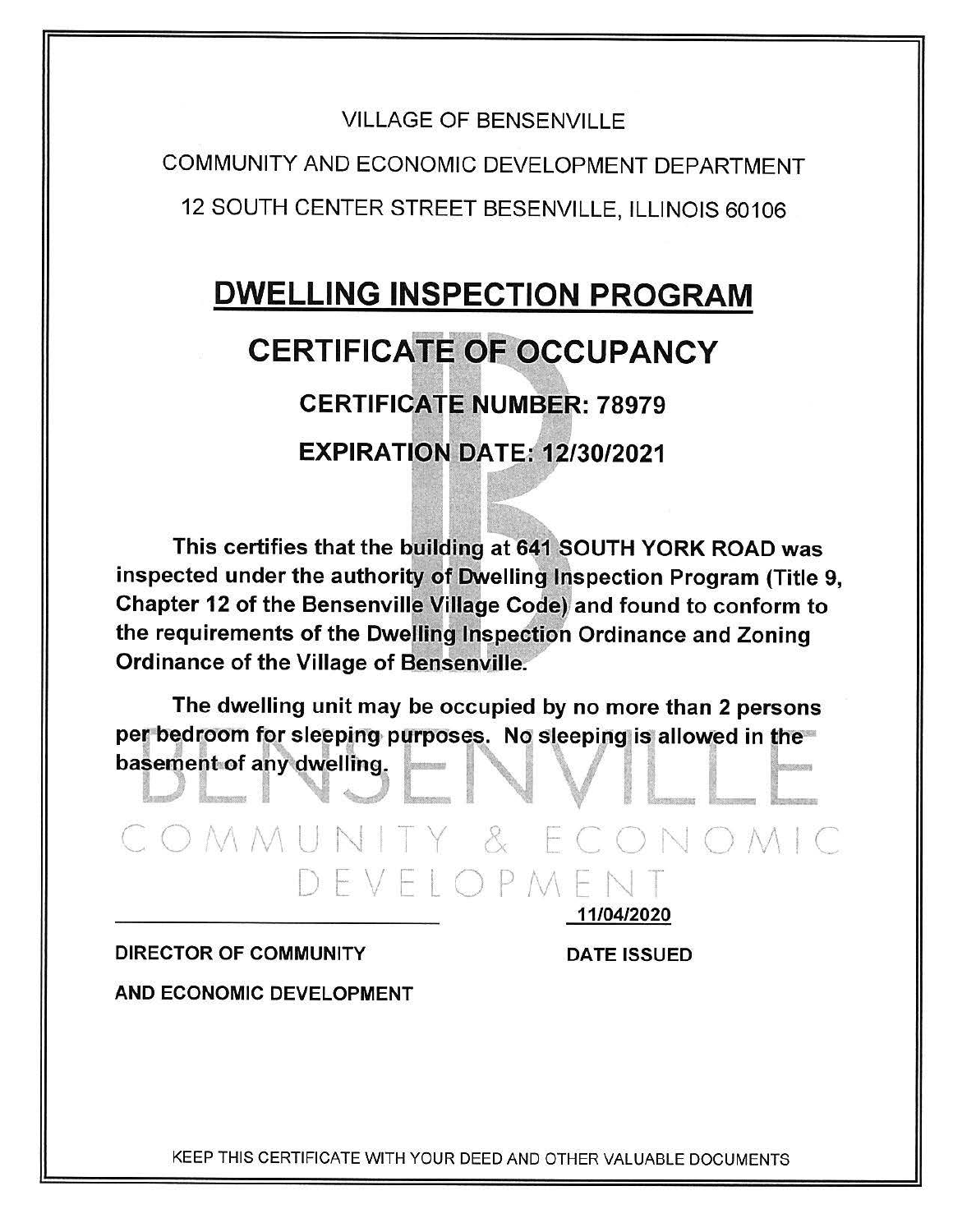COMMUNITY AND ECONOMIC DEVELOPMENT DEPARTMENT 12 SOUTH CENTER STREET BESENVILLE, ILLINOIS 60106

# **DWELLING INSPECTION PROGRAM CERTIFICATE OF OCCUPANCY CERTIFICATE NUMBER: 75960 EXPIRATION DATE: 12/30/2021**

This certifies that the building at 644 SOUTH YORK ROAD was inspected under the authority of Dwelling Inspection Program (Title 9, Chapter 12 of the Bensenville Village Code) and found to conform to the requirements of the Dwelling Inspection Ordinance and Zoning **Ordinance of the Village of Bensenville.** 

The dwelling unit may be occupied by no more than 2 persons per bedroom for sleeping purposes. No sleeping is allowed in the basement of any dwelling.

COMMUNITY & ECONOMIC DEVELOPMEN 06/10/2020

### **DIRECTOR OF COMMUNITY**

**DATE ISSUED** 

AND ECONOMIC DEVELOPMENT